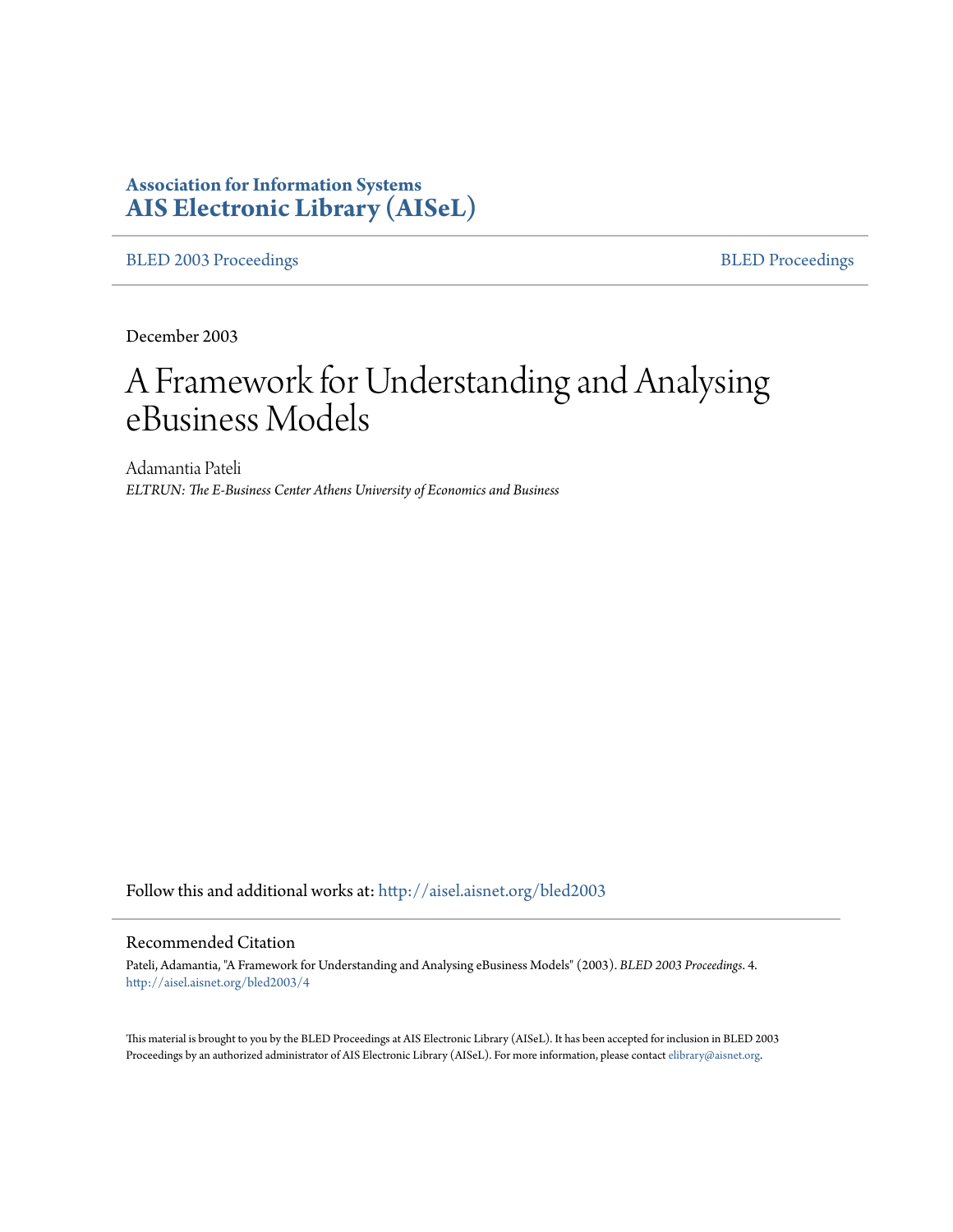# **16th Bled eCommerce Conference**

# **eTransformation**

Bled, Slovenia, June 9 - 11, 2003

# **A Framework for Understanding and Analysing eBusiness Models**

#### **Adamantia G. Pateli**

ELTRUN: The E-Business Center Athens University of Economics and Business, 47A Evelpidon Street, 11362, Athens, Greece Tel: +30-210 8203663, Fax: +30-210 8203664 [pateli@aueb.gr](mailto:pateli@aueb.gr)

#### **George M. Giaglis**

ELTRUN: The E-Business Center Athens University of Economics and Business, 47A Evelpidon Street, 11362, Athens, Greece Tel: +30-210 8203658, Fax: +30-210 8203664 [giaglis@aueb.gr](mailto:giaglis@aueb.gr)

# **Abstract**

As the evolution of e-business technology has passed from the early phase of hype and innovation to the mature phase of adoption and use, the research interest of both the academic and business communities is shifting to investigating opportunities for market exploitation of e-business technologies. As a result, the debates around established ebusiness models, as well as the way to achieve business model innovation, are ever increasing. However, while many researchers and practitioners are contemplating business models, there is a distinct lack of appropriate theoretical tools in the literature to structure and codify the extant knowledge in the area. The existing research contributions are featured by a great degree of diversity, which is due to the existence of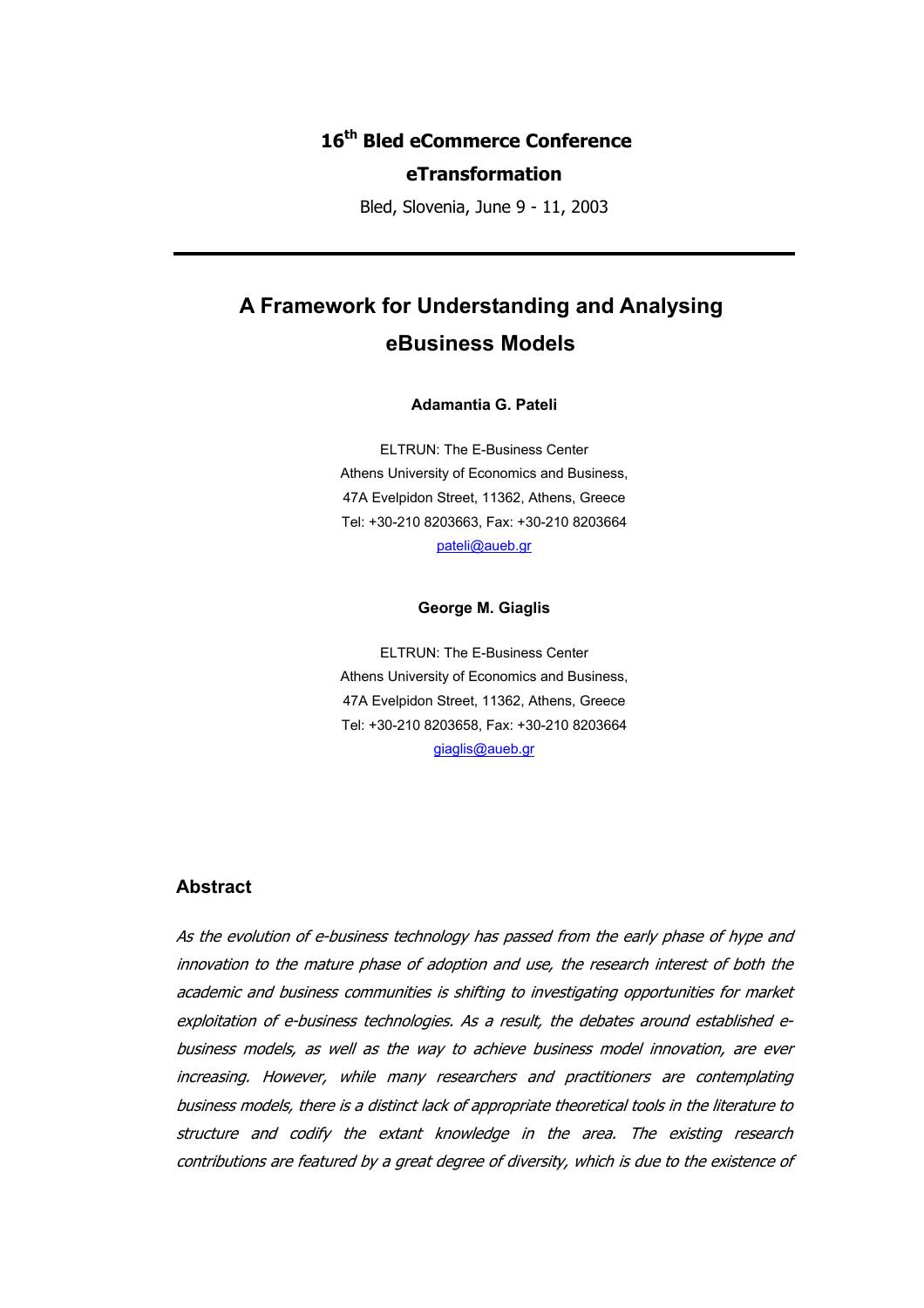a variety of reasons and motives for making research on business models. Thus, some researchers try to define business models, others to specify their primary elements, while others have proceeded further to introduce methodologies for developing, changing, or assessing business models. In this paper, we draw on a great number of research contributions in the field of e-business models to propose a framework that further decomposes the research area of Business Models into specific research sub-domains. The proposed framework is then applied to organise and review existing research contributions under each sub-domain.

# **1. Introduction**

There is an ever-growing literature on business models by academics, research centers and consultants. Some speak about "Internet business models", some others about "e-Business models" or "Business models on the Web", and others speak generally about business models. Regardless of the term used, most agree that the accelerating growth of Information and Communication Technologies has raised the interest for transforming traditional business models or developing new ones that better exploit the opportunities enabled by technological innovations. That is why within the last few years, the discussions about business models and the impact of the Internet on them have become more topical.

The motivation for studying business models naturally varies depending on the research interests of the investigators, their viewpoint, background, and study objectives. Being aware of these factors helps at better conceiving the complementarities, overlaps, and potential conflicts of opinions in the area. An exemplary look into some of the most prominent and often cited works in the area surfaces a number of objectives for studying business models:

- 1. **Understanding** the key elements and mechanisms in a specific business domain and their relationships (Osterwalder & Pigneur, 2002).
- 2. **Communicating** and sharing the understanding of a business model among business or technology stakeholders (Gordijn & Akkermans, 2001c).
- 3. **Specifying valid requirements** for the Information Systems that support the business model (Eriksson & Penker, 2000).
- 4. Identifying options for **changing and improving** the current business model (Eriksson & Penker, 2000), thus facilitating change (Osterwalder & Pigneur, 2002).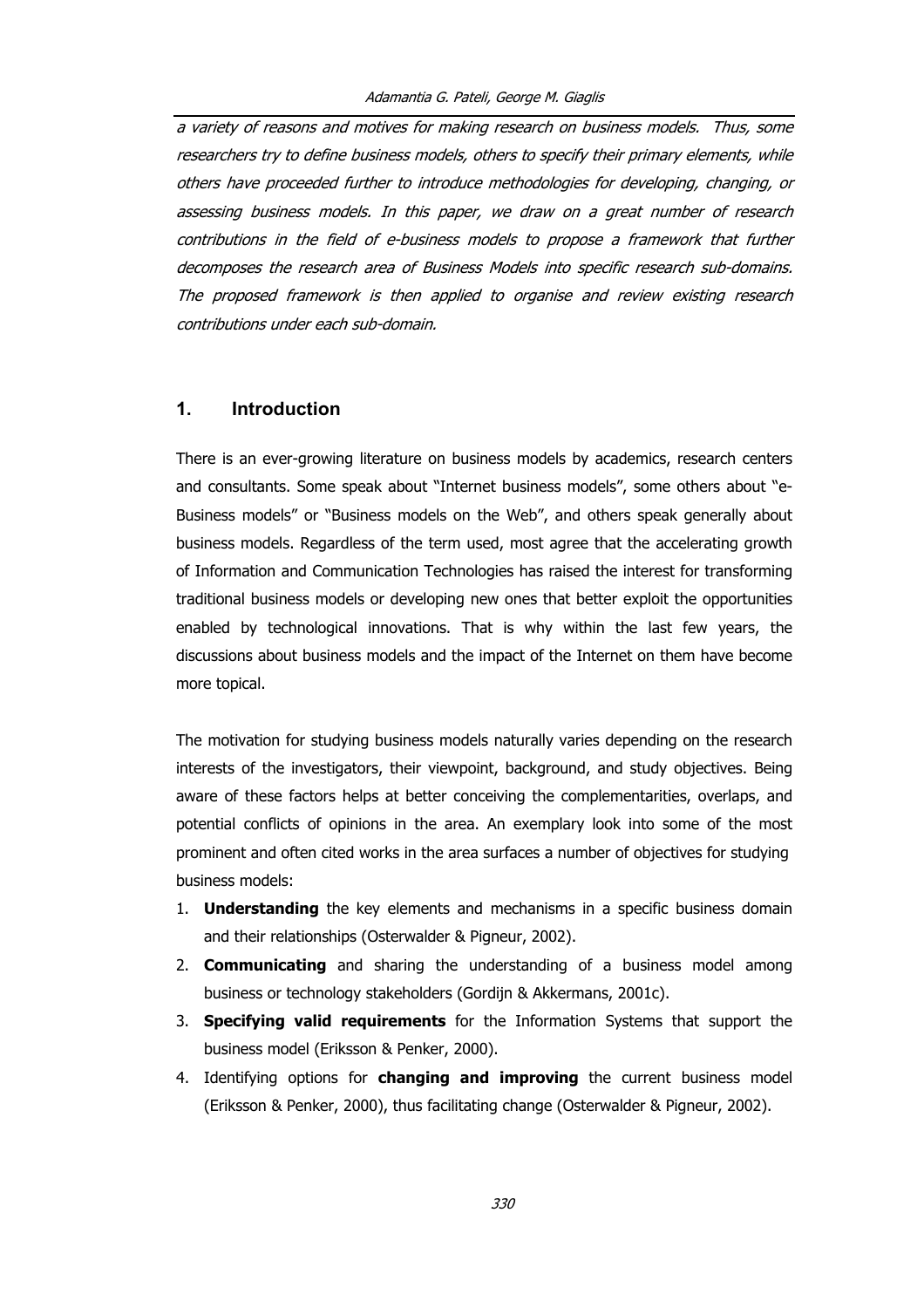5. **Experimenting with innovative business concepts** to determine if current business models can be easily adapted to new concepts (Eriksson & Penker, 2000), as well as to assess the viability of new business initiatives (Weill & Vitale, 2001).

In this paper we present the results of a review analysis that aimed at examining extant research on Business Models (BMs) and classifying it under an explanatory framework that can be used as a guiding vehicle for future research in the area. In the following section we outline our research design and introduce a novel framework that categorizes research in BMs into six research sub-domains. These sub-domains are then used in Section 3 to structure a concise review of the major works researching BMs to date. The paper concludes with an analysis of gaps in the literature and suggestions for further research based on our findings.

# **2. Towards Defining a Research Framework**

In an attempt to explore the research area of business models and identify the research challenges it entails, we realised the lack of an underlying coding mechanism that would understanding of the area and contribute to the identification of its primary concepts and elementary constructs. This conclusion informed our choice of a research design, which initiated through an exploratory study of the Business Models literature. Through a pattern recognition process, a number of common research patterns among the various contributions were subsequently identified. The final set of patterns resulted from reviewing contributions included in a great number of books, papers, articles, and reports that discussed business models and identifying the primary object of research hidden behind each contribution. Based on these patterns, we were then able to construct an explanatory framework that classifies research on Business Models into the following six research sub-domains.

- **A. Definitions**. Research in this domain concerns defining the purpose, scope, and primary elements of a business model, as well as exploring its relationships with other business concepts, such as strategy and business processes. Definitions constitute a strong focus of research in the Business Model field, especially in the earlier stages of research in the area. In fact, 13 out of the 22 research contributions reviewed in *Table 1* include a definition of BM.
- **B. Components**. Research in this domain is concerned with analysing the BM concept to further decompose it into its fundamental constructs. The specification of BM components ranks second in frequency (following the BM definition domain), with 12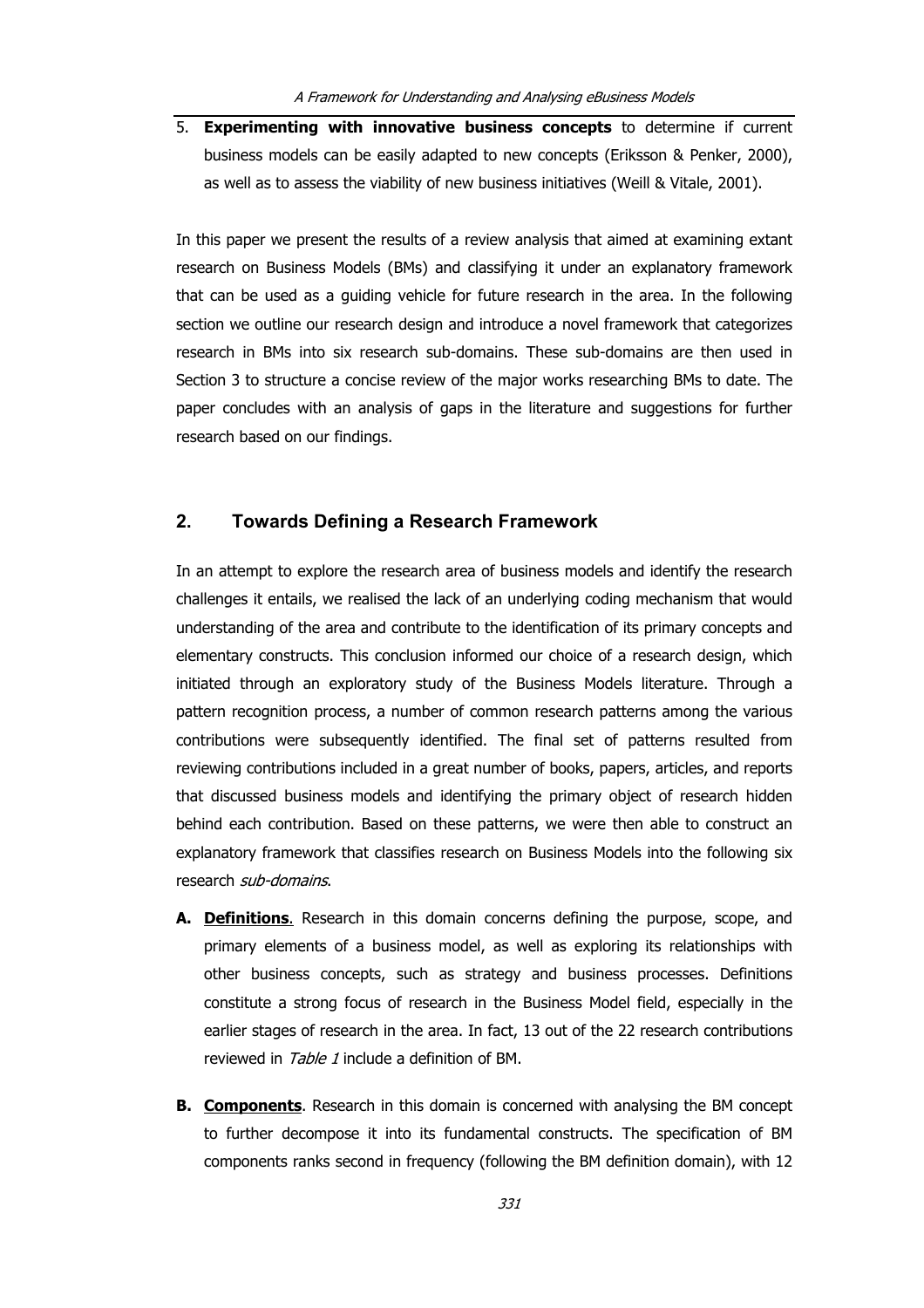out of 22 contributions referring to BM components. However, BM components assume the leading position when only recent works are considered. This is somewhat expected and indicates a maturation of research in the field that naturally shifts from earlier definitional research to more detailed ontological analyses.

- **C. Taxonomies**. Research in this domain relates to possible categorizations of BMs into a number of typologies based on various criteria. A relatively significant portion of work (9 out of 22 contributions) has been performed in this field.
- **D. Representations**. This domain proposes a number of possible instruments or/and representational formalisms for visualizing the primary components of a BM and their interrelationships. Compared to the previous domains, relatively less research has been conducted on specifying and describing such tools (only 4 out of 22 contributions relate to this domain).
- **E. Change Methodologies**. This domain includes research efforts that focus on formulating guidelines, describing steps, and specifying actions to be taken for either changing business models to adapt to a business or technology transformation, usually in terms of innovation, or choosing an appropriate business model, usually from a set of available ones. This is a relatively new area with intense interest for further investigation but only a few references (6 out of 22 contributions).
- **F. Evaluation Models**. This domain is concerned with identifying criteria for either assessing the feasibility and profitability of business models or evaluating a business model against alternative or best practice cases. This is also a relatively more recent research domain a few researchers (4 out of 22) having pursued focused work on it.

Table 1 illustrates the extent to which 22 often cited works in the area of BMs address the aforementioned six sub-domains. It is evident that, though most authors do touch upon more than one sub-domain, there exists no work that manages to synthesize all sub-domains into a thorough and comprehensive analysis of Business Models. This finding might imply the still immature stage of BM research and the need for additional work focused on the *synthesis* (as opposed to the extant prevailing focus on *analysis*) of our knowledge on BMs into more unified theoretical instruments.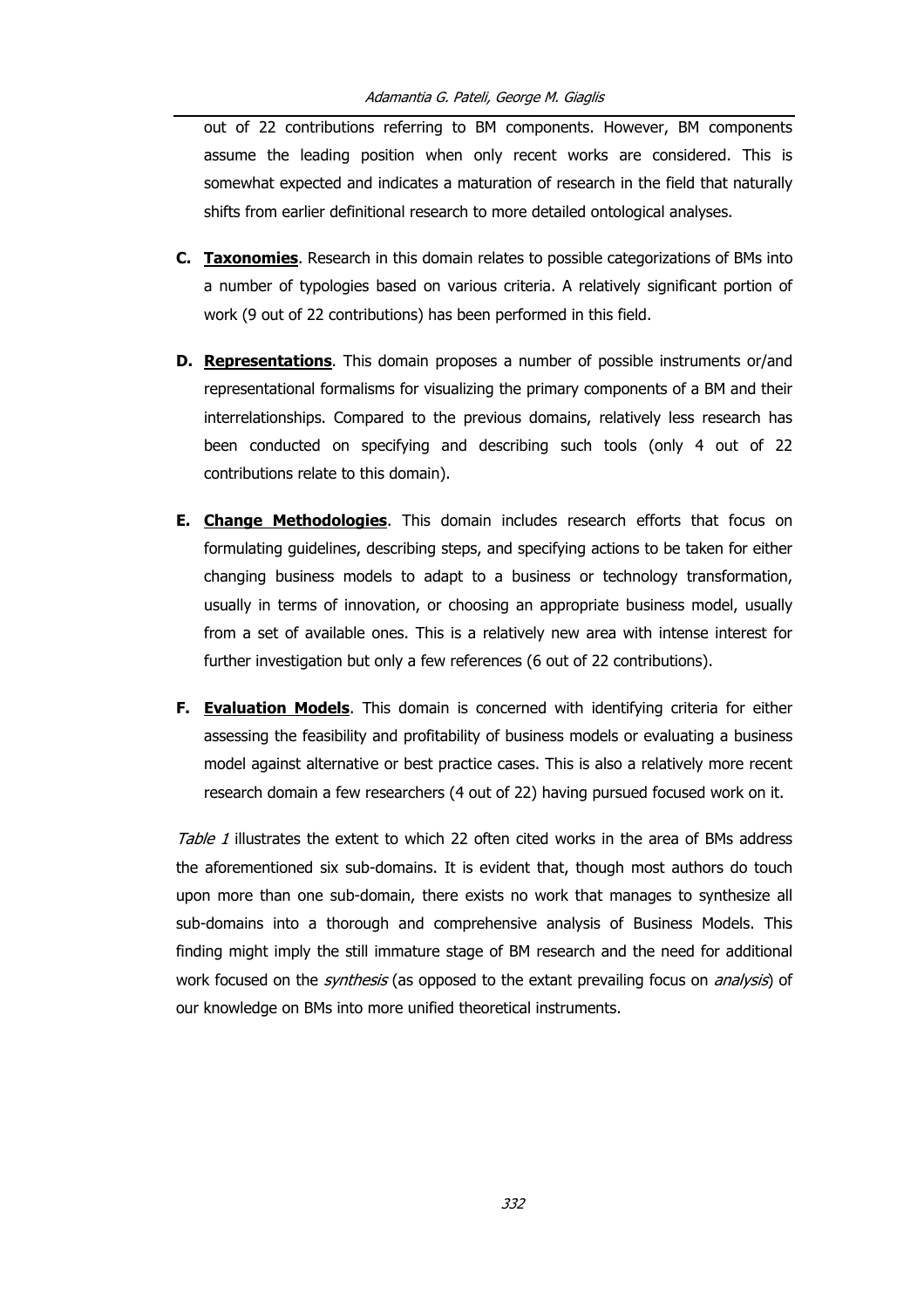| No.              | <b>Contributions</b>             | Definitions  | Components   | Taxonomies | Representations | Methodologies<br>Change | <b>Evaluation Models</b> |
|------------------|----------------------------------|--------------|--------------|------------|-----------------|-------------------------|--------------------------|
| 1.               | <b>Timmers (1998)</b>            | ✓            |              | ✓          |                 |                         |                          |
| 2.               | Mahadevan (2000)                 |              | ✓            |            |                 |                         |                          |
| $\overline{3}$ . | Kraemer et al. (2000)            |              | $\checkmark$ |            |                 |                         |                          |
| 4.               | Tapscott et al. (1998, 2000)     | ✓            |              | ✓          | ✓               | ✓                       |                          |
| 5.               | Hamel (2000)                     |              | ✓            |            |                 |                         |                          |
| 6.               | Linder & Cantrell (2000)         | ✓            | ✓            | ✓          |                 |                         |                          |
| 7.               | Kaplan & Sawhney (2000)          |              |              |            |                 |                         |                          |
| 8.               | Chesbrough & Rosembloom (2001)   |              | ✓            |            |                 |                         |                          |
| 9.               | Methlie (2001)                   |              | $\checkmark$ |            |                 |                         |                          |
| 10.              | Afuah & Tucci (2001)             |              |              |            |                 |                         |                          |
| 11.              | Alt & Zimmermann (2001)          |              | ✓            | ✓          |                 |                         |                          |
| 12.              | Gordijn & Akkermanns (2001a,b,c) | $\checkmark$ |              |            | ✓               |                         |                          |
| 13.              | Weill & Vitale (2001)            |              |              |            |                 |                         |                          |
| 14.              | Rappa (2001)                     | ✓            |              | ✓          |                 |                         |                          |
| 15.              | Hawkins (2001)                   | ✓            |              |            |                 |                         |                          |
| 16.              | Amit & Zott (2001)               | ✓            |              |            |                 |                         |                          |
| 17.              | Applegate (2001)                 | $\checkmark$ |              | ✓          |                 |                         |                          |
| 18.              | Petrovic et al. (2001)           |              | ✓            |            |                 | ✓                       |                          |
|                  | Auer & Follack (2002)            |              |              |            |                 |                         |                          |
| 19.              | Papakiriakopoulos et al. (2001)  |              |              |            |                 |                         |                          |
| 20.              | Osterwalder & Pigneur (2002)     | ✓            | ✓            |            | ✓               |                         |                          |
| 21.              | Magretta (2002)                  | ✓            | ✓            |            |                 |                         |                          |
| 22.              | Elliot (2002)                    | $\checkmark$ |              |            |                 |                         |                          |

# A Framework for Understanding and Analysing eBusiness Models

**Table 1. Organising Research Contributions under the Framework**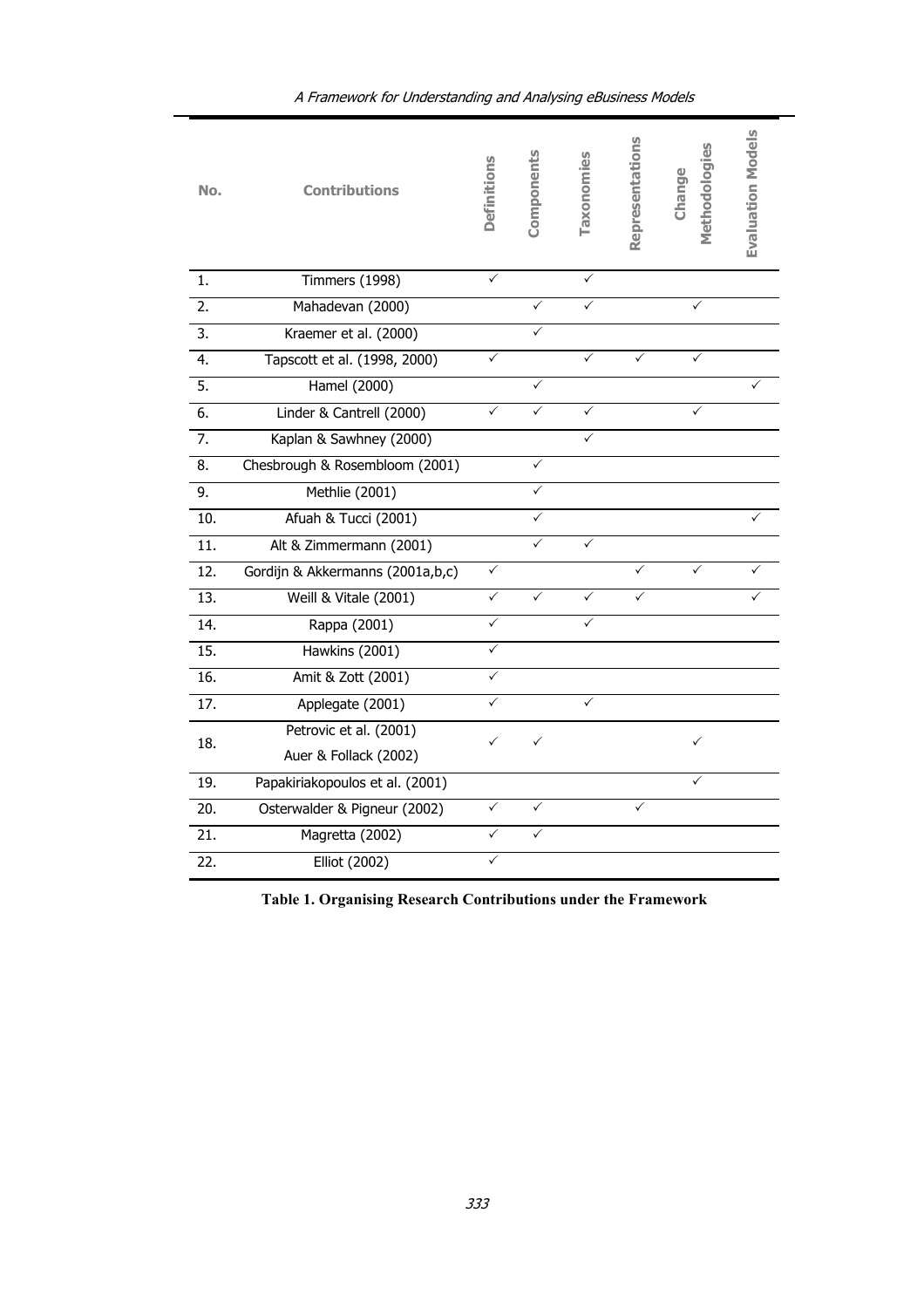To further elaborate on how the sub-domains relate to each other and how BM research has developed over time, Figure 1 classifies the six sub-domains on a two-dimensional matrix. The two dimensions represent:

- a) **Integration (Y-axis)**: Illustrates the degree to which each sub-domain builds upon research conducted in other domains of the Business Model area. In other words, Integration measures the degree to which a specific sub-domain is relatively independent and foundational in nature (Low Integration) or whether it is strongly related to and dependent on a prior understanding gained in other sub-domains (High Integration). For instance, towards specifying a BM Taxonomy, most researchers focus on a set of criteria, which are primarily identical to specific BM Components. Similarly, Change Methodologies are based on: a) specification of BM Components in order to identify those that are more liable to change, b) specification of *Representation tools* that will be used for representing both the current and the new business model, thus indicating the changes made, and c) identification of the general  $Taxonomy$  to which the business model belongs, since this categorization may help identifying changes that are mainly affecting a specific group of business models.
- b) **Timeliness (X-axis):** Measures the degree to which a sub-domain is currently considered worthy of further investigation based on a) the number of existing research contributions in the field, b) the declared interest of researchers for pursuing further research in the field in the future. In other words, Timeliness differentiates between relatively more mature and well-researched sub-domains (Low Timeliness) and those sub-domains that have emerged more recently and are still perceived by the research community to constitute significant challenges in BM research (High Timeliness).

The arrows in *Figure 1* are meant to signify the interrelationships that exist between sub-domains based on an analysis of both the Integration (i.e. sub-domains building on each other) and the Timeliness (i.e. sub-domains emerging after others) criteria.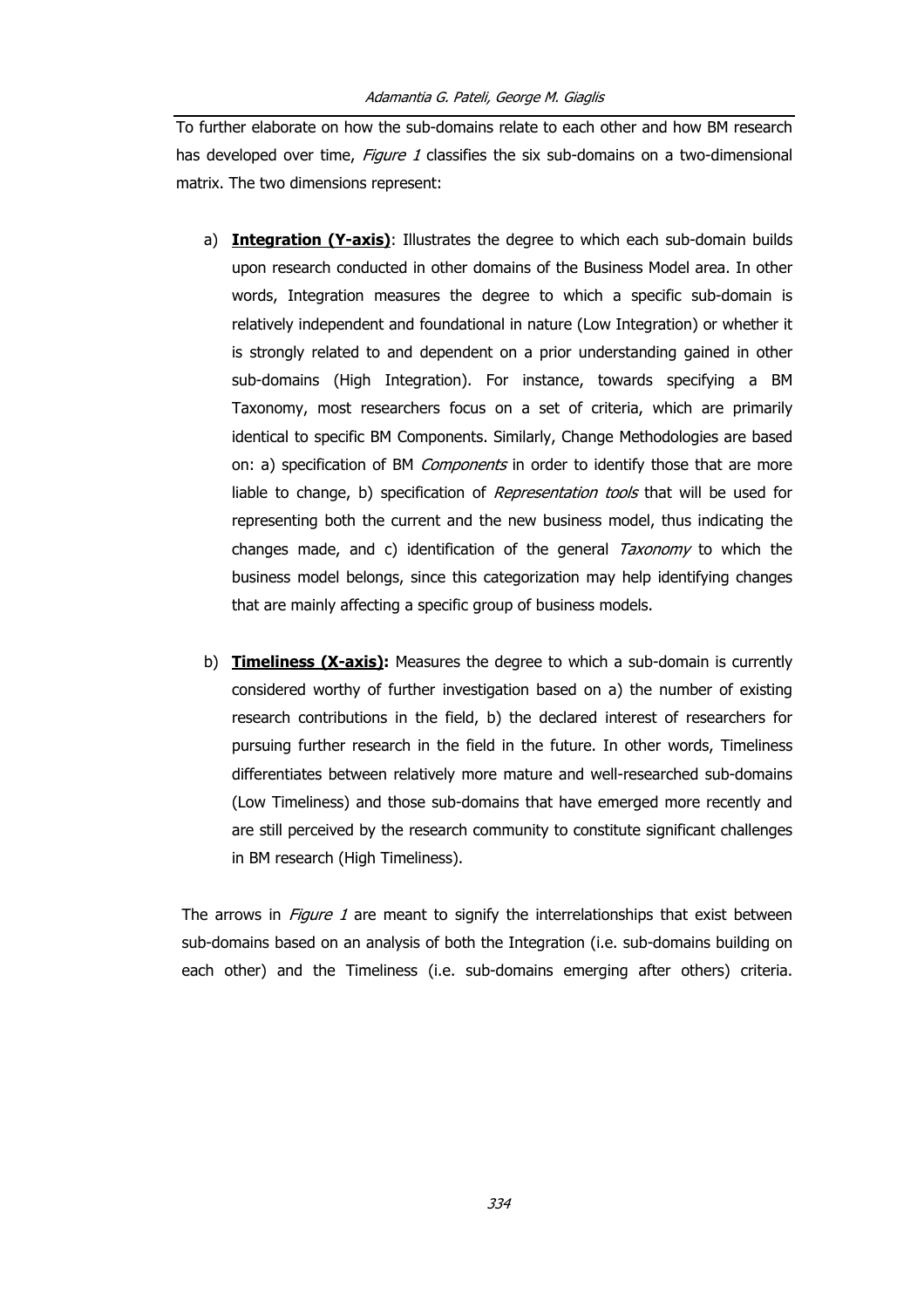

**Figure 1. A Framework for Structuring BM Research Sub-Domains** 

# **3. Using the Framework for Reviewing Existing Research**

In this section we will use the framework proposed above to structure the presentation of extant research on Business Models into the six sub-domains identified. During the course of reviewing each aspect, a number of useful conclusions are reached, which are subsequently revisited and discussed in the concluding section of the paper.

#### *3.1. Definitions*

Researchers have proposed several definitions that explain what the essence and purpose of a business model is. Linder & Cantrell (2000) define a business model as "the organisation's core logic for creating value". Magretta (2002) simply views it as a "story that explains how an enterprise works". Nevertheless, she also goes one step further discriminating the Business Model concept from the strategy concept. Thus, she explains that business models describe, as a system, how the pieces of a business fit together, but do not factor in one critical dimension of performance, usually competition, as strategy does.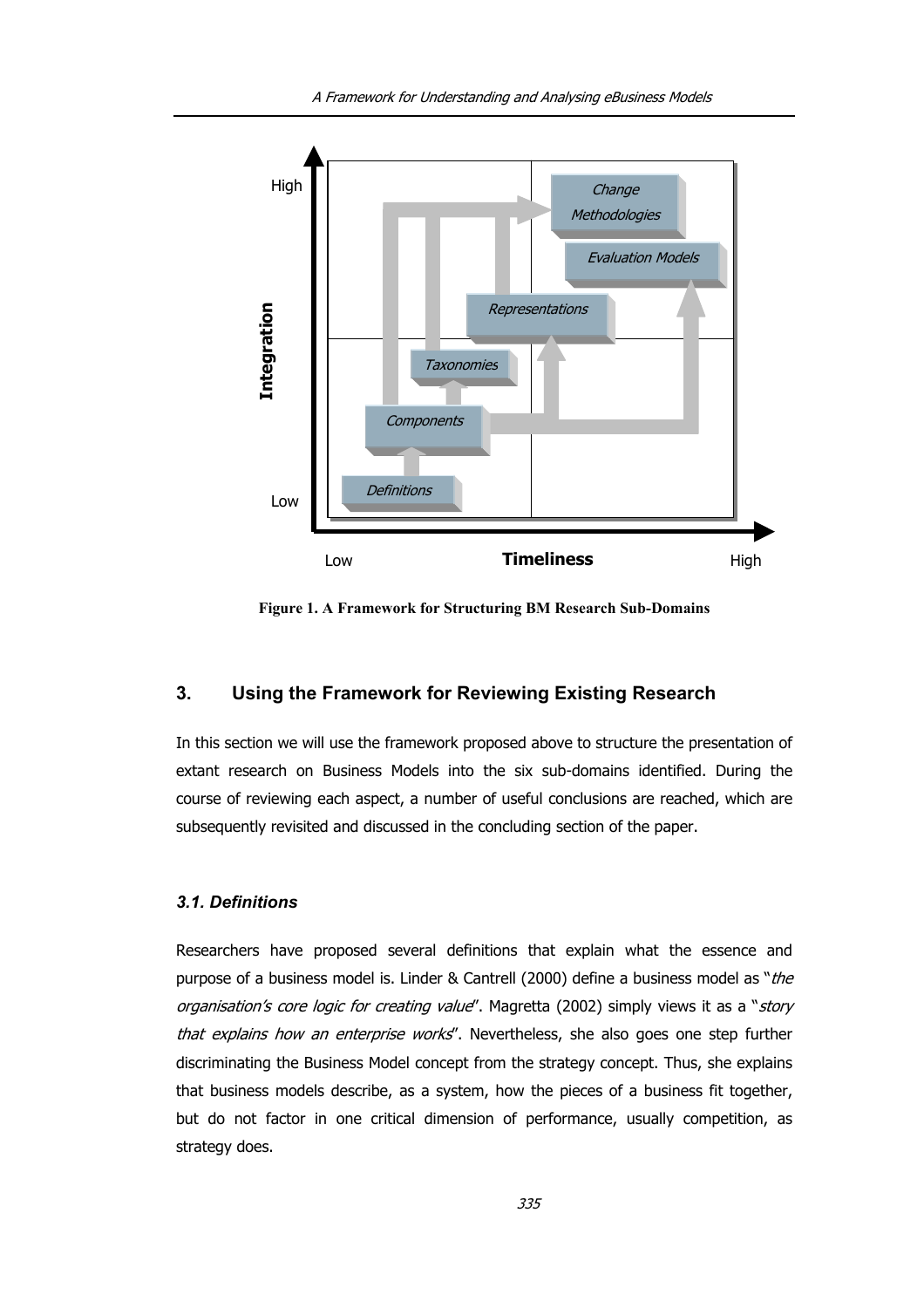Other researchers adopt the approach of defining business models by specifying their primary elements, and possibly their interrelationships. The initial and perhaps most often cited definition of this category is provided by Timmers (1998). He defines a business model as "an architecture for the product, service and information flows, including a description of the various business actors and their roles; and a description of the potential benefits for the various actors; and description of the sources of revenues". Being primarily influenced by Timmers, Weill and Vitale (2001) define a business model as "a description of the roles and relationships among a firm's consumers, customers, allies and suppliers that identifies the major flows of product, information, and money, and the major benefits to participants".

Two other researchers, Osterwalder & Pigneur (2002), conceive the business model in a quite different way. They view it as the missing link between strategy and business processes. More specifically, they consider a business model as the "conceptual and architectural implementation (blueprint) of a business strategy (that) represents the foundation for the implementation of business processes and information systems". Their working definition of business model is as follows: "A business model is nothing else than <sup>a</sup> description of the value <sup>a</sup> company offers to one or several segments of customers and the architecture of the firm and its network of partners for creating, marketing and delivering this value and relationship capital, in order to generate profitable and sustainable revenues streams."

Tapscott et al. (1998) introduce the notion of a new generation of business models that encompass not only the organisation itself but also its "fellow travellers". Enabled by network technologies, organisations are encouraged to move from an introvert "M-form" to the "E-Form" that is based on the forming of business ecosystems. The major dimensions of strategic action that an E-form organisation must integrate are: customers, markets, products, processes, organisations (structures and relationships), shareholders and financing, social values, and government policy. Two years later, the same authors refer to a business innovation model in the form of 'business webs (b-webs)', which are "inventing new value propositions, transforming the rules of competition, and mobilizing people and resources to unprecedented levels of performance. A b-web is a distinct system of suppliers, distributors, commerce service providers, and customers that use the Internet for their primary business communications and transactions" (Tapscott et al. 2000). Although Tapscott et al. (2000) do not provide a specific definition of Business Models, their approach emphasizes on the feature of "network", which they claim will be prevalent in almost all future Business Models. That is mainly due to the emergence of ICT applications that enable business networking in value chains and nets. Their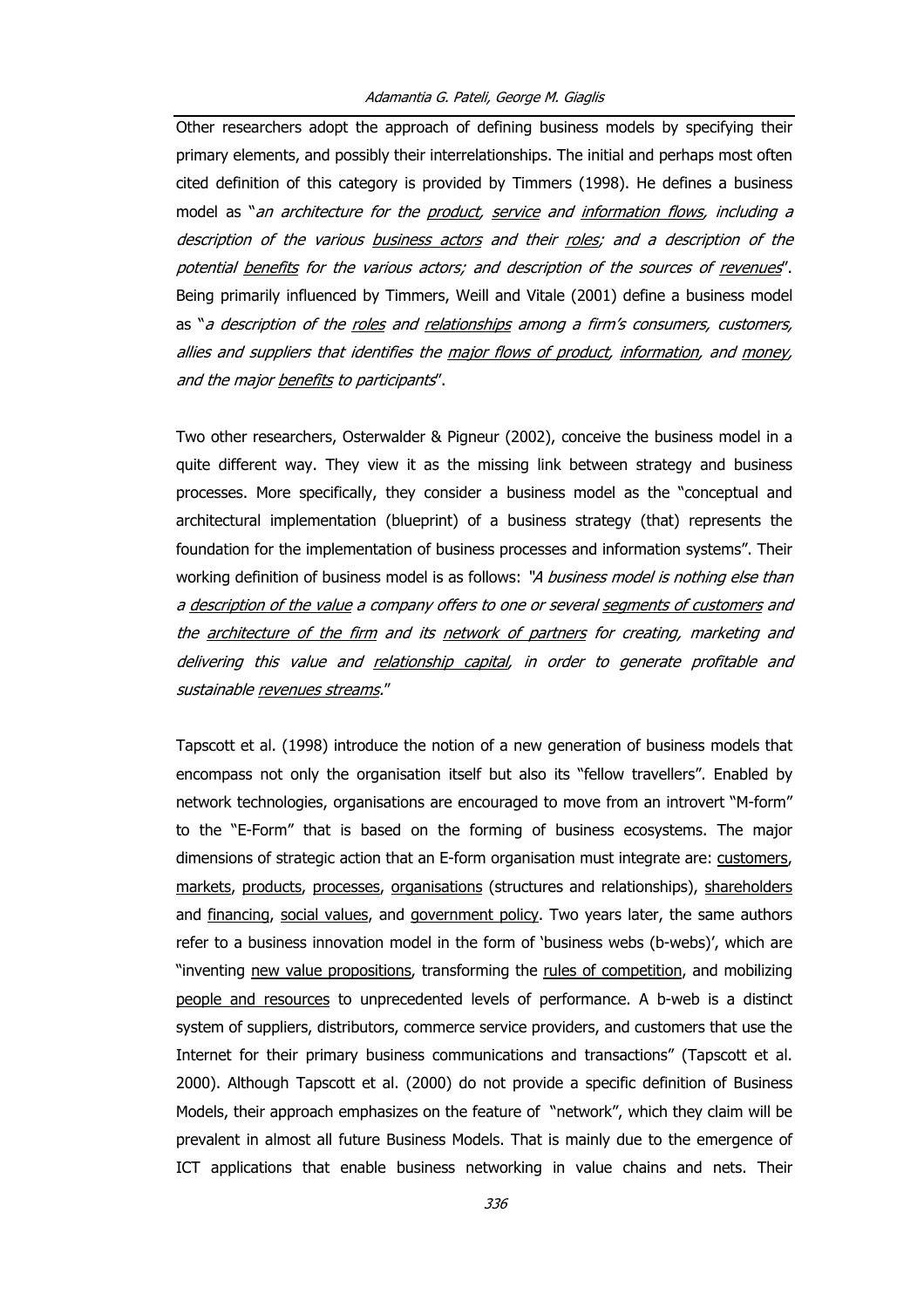approach is an example of how technology's evolution is changing the definition and conception of primary business constructs, such as the Business Model.

Concluding, some researchers perceive the Business Model as a purely business concept that explains the logic of making business for a firm (Timmers, 1998; Linder & Cantrell, 2000; Petrovic, 2001; Rappa, 2001), while some others consider it as a link between strategy, business processes, and information systems (Nilsson et al., 1999; Osterwalder & Pigneur, 2002). The difference between these two interpretations of Business Models concerns the relationship of Business Model with the concepts of Strategy, Business Processes, and Technology. While in the first interpretation the three concepts are included in the description of Business Model, the second interpretation considers them as inter-linked components set in different levels of a pyramid construct ( $Figure 2$ ). In this case, a business model is considered as the conceptual and architectural implementation (blueprint) of a business strategy and represents the foundation for the implementation of business processes and information systems.



**Figure 2. Business Model Definition Framework** 

## *3.2. Components*

The emphasis in more recent literature is gradually shifting away from Business Model definitions, and instead focuses on decomposing business models into their "atomic" elements, also referred as "components", "functions", "attributes", or "pillars" of business models (Afuah & Tucci, 2001; Hamel, 2000; Petrovic et al., 2001; Weill & Vitale, 2001; Rayport et al., 2001). Unfortunately, the differences in terms used propagate to create a multitude of approaches towards identifying Business Model components, thus not contributing to an overall progress of knowledge generation in this domain. The prevalent approaches followed for defining BM components are: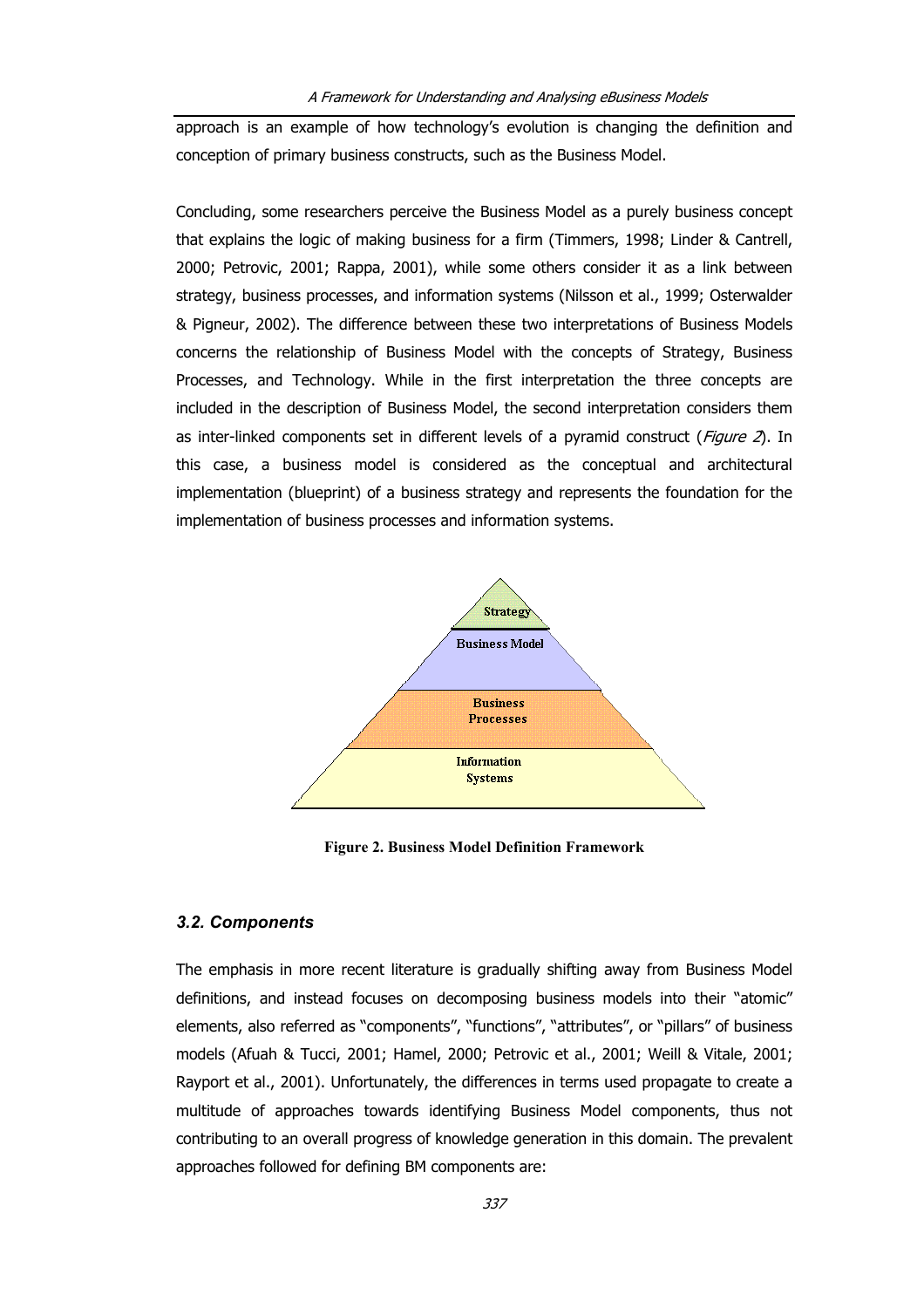- **•** Decomposing a business initiative into levels of analysis, from the more general to the more concrete (from e-business implementation to atomic business models), and identifying primary components for each analysis level (Weill & Vitale, 2001).
- Identifying ways to represent a business and defining key information required for each representation way (Weill & Vitale, 2001).
- Decomposing a Business Model into sub-models that link together to build a Business Model (Petrovic et al., 2001; Linder & Cantrell, 2000).
- Identifying principal issues or major components of a BM and decomposing them to sub-components (Hamel, 2000; Osterwalder & Pigneur, 2002).
- Defining vertical and horizontal dimensions of Business Models (Alt & Zimmermann, 2001).

In an attempt to combine and codify the elements identified by the majority of the aforementioned works, we have designed a generic framework ( $Figure 3$ ) that synthesizes a number of standard components identified by the majority of researchers in this field. This conceptual framework consists a revision and extension of Alt and Zimmermann's (2001) proposed construct for the six generic elements of Business Models. The proposed framework consists of two principal dimensions/frames:

- **a)** The **horizontal frame**, including all the **primary components** of a business model, such as Mission (Strategic Objectives), Target Market (scope and market segment), Value Proposition (product/ service offering), Resources (capabilities, assets), Key Activities (intra- and inter-organisational processes), Cost and Revenue Model (cost and revenue streams, pricing policy), Value Chain/Net (alliances and partnerships).
- **b)** The **vertical frame**, including the **underlying components** of BMs and the issues that outline the wider business and social environment of a business model's implementation, such as Market Trends, Regulation, and Technology.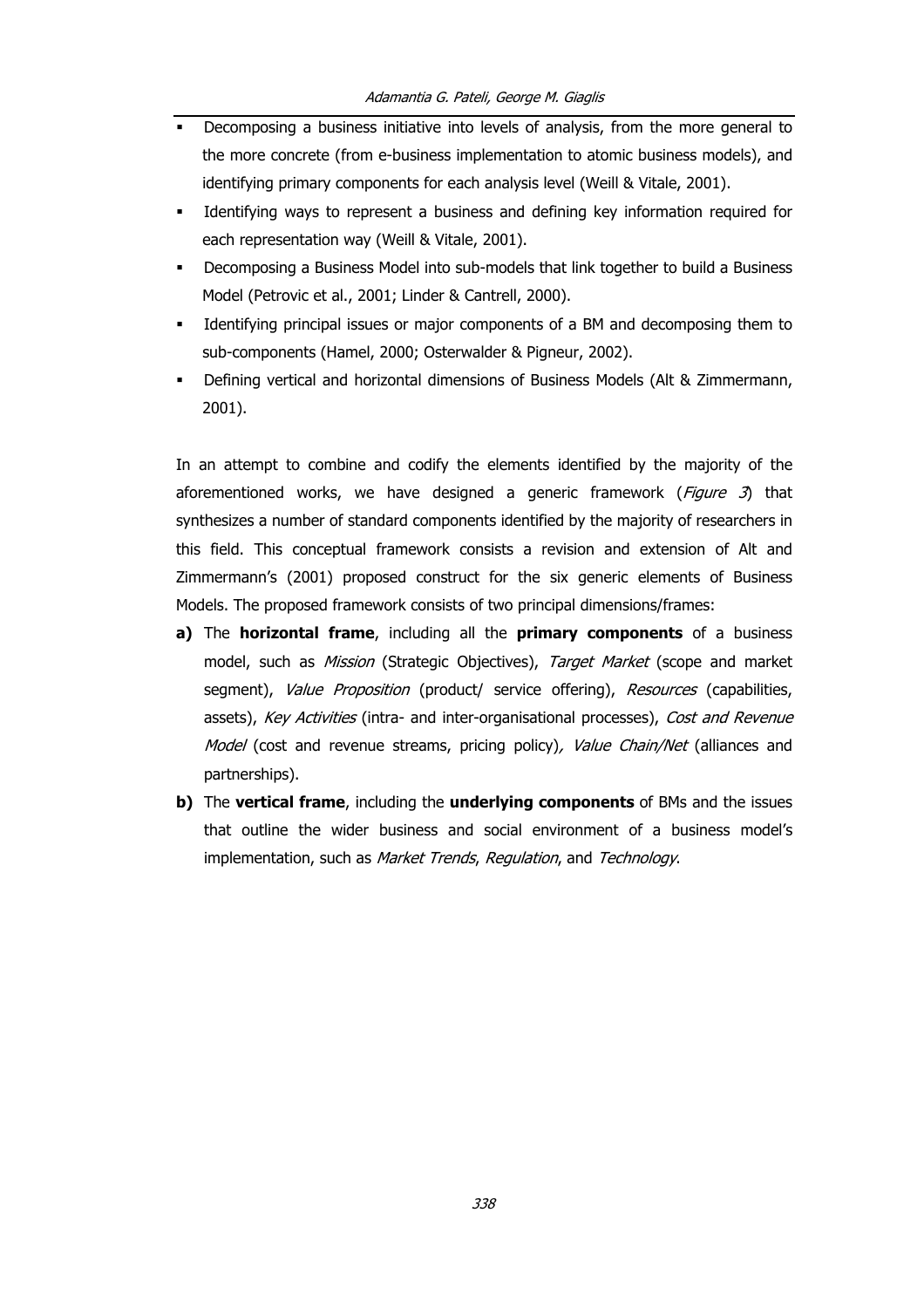

**Figure 3. Business Model Components Framework** 

# *3.3. Taxonomies*

A great deal of research has been directed towards classifying business models and grouping them into specific categories. The business models belonging to the same category usually share some common characteristics, such as the same pricing policy or the same customer relationship model. The taxonomy frameworks of Business Models that are presented in the literature differentiate based on two factors:

- a) Criteria posed for classifying Business Models,
- b) Objects classified, whether they are entire business initiatives (such as Amazon, eBay, etc), possibly combining multiple business models (Timmers, 1998; Rappa, 2001), or atomic business models that can be incorporated into an ebusiness initiative (Weill & Vitale, 2001).

The most common sets of criteria are:

- **Revenue** and **Position in Value Chain** (Rappa, 2001),
- **Interaction Pattern** and **Value Chain Integration** (Timmers, 1998),
- **Functional Integration** and **Degree of Innovation** (Timmers, 1998),
- **Core Activities** and **Price Value Balance** (Linder & Cantrell, 2000),
- **Economic control** (both hierarchical and self-organizing) and **value integration** (Tapscott et al., 2000),
- **Sourcing:** What businesses buy (manufacturing versus operating inputs) against how they buy (systematic versus spot sourcing) (Kaplan & Sawhney, 2000).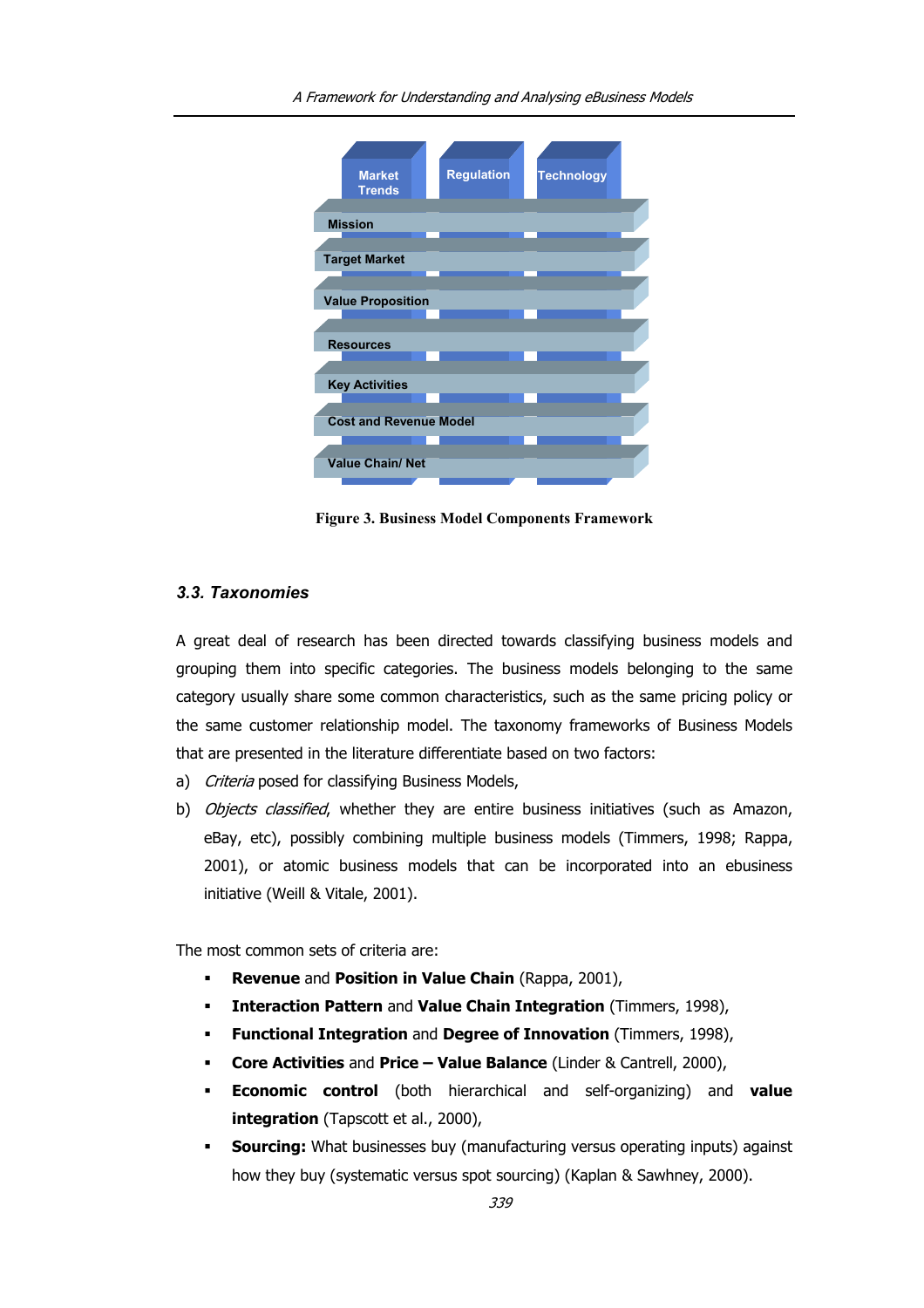The existence of multiple sets of criteria suggests (as in the case of BM components) that there are no established and commonly agreed to criteria for classifying business models, but some criteria, such as Value Integration, may be used in various taxonomy frameworks. Moreover, most taxonomy frameworks seem to be narrowly defined for Internet e-Business models. A notable exception is found in Tapscott et al. (2000), who introduce a rather generic taxonomy of Business Models that could apply not only to Internet but also to any type of electronic business featured by a network structure.

# *3.4. Representations*

The fragmentation of research and ad hoc analysis that we have witnessed in the Components and Taxonomies domains is also evident when considering BM representations and design tools. Business Models are usually represented by a mixture of informal textual, verbal, and ad hoc graphical representations. The researchers of business models use different terms for referring to tools that they use for describing their business models.

Tapscott et al. (2000) use the term "**Value Map**" for depicting how a b-web operates, or will operate in the future. The value map depicts:

- All key classes of participants (partners, customers, suppliers)
- Value Exchanges (tangible and intangible benefits, knowledge)

Gordijn and Akkermans (2001a; 2001b; 2001c) adopt a "value viewpoint" in order to build an ebusiness ontology called as **e<sup>3</sup>-value ontology**. To represent an e-business value model, they use a lightweight ontology consisting of interrelated core concepts, and they utilize a scenario technique, called Use Case Maps (Gordijn and Akkermans, 2001a). A lightweight ontology contains a limited set of concepts and relations (Jasper & Uschold, 1999). The **e<sup>3</sup>-value ontology** includes the following concepts: Actor, Value Object, Value Port, Value Interface, Value Exchange, Value Offering, Market Segment, Composite Actor, and Value Activity.

Weill and Vitale (2001) introduce the term "**E-Business Model Schematics**" as a tool for analysing e-business initiatives and plotting the migration from traditional business to its e-business counterpart. The E-Business Model Schematics highlight three (3) critical aspects of the business model:

- 1. Participants. Firms of interest, customers, suppliers and allies.
- 2. Relationships. Either electronic or primary relationships.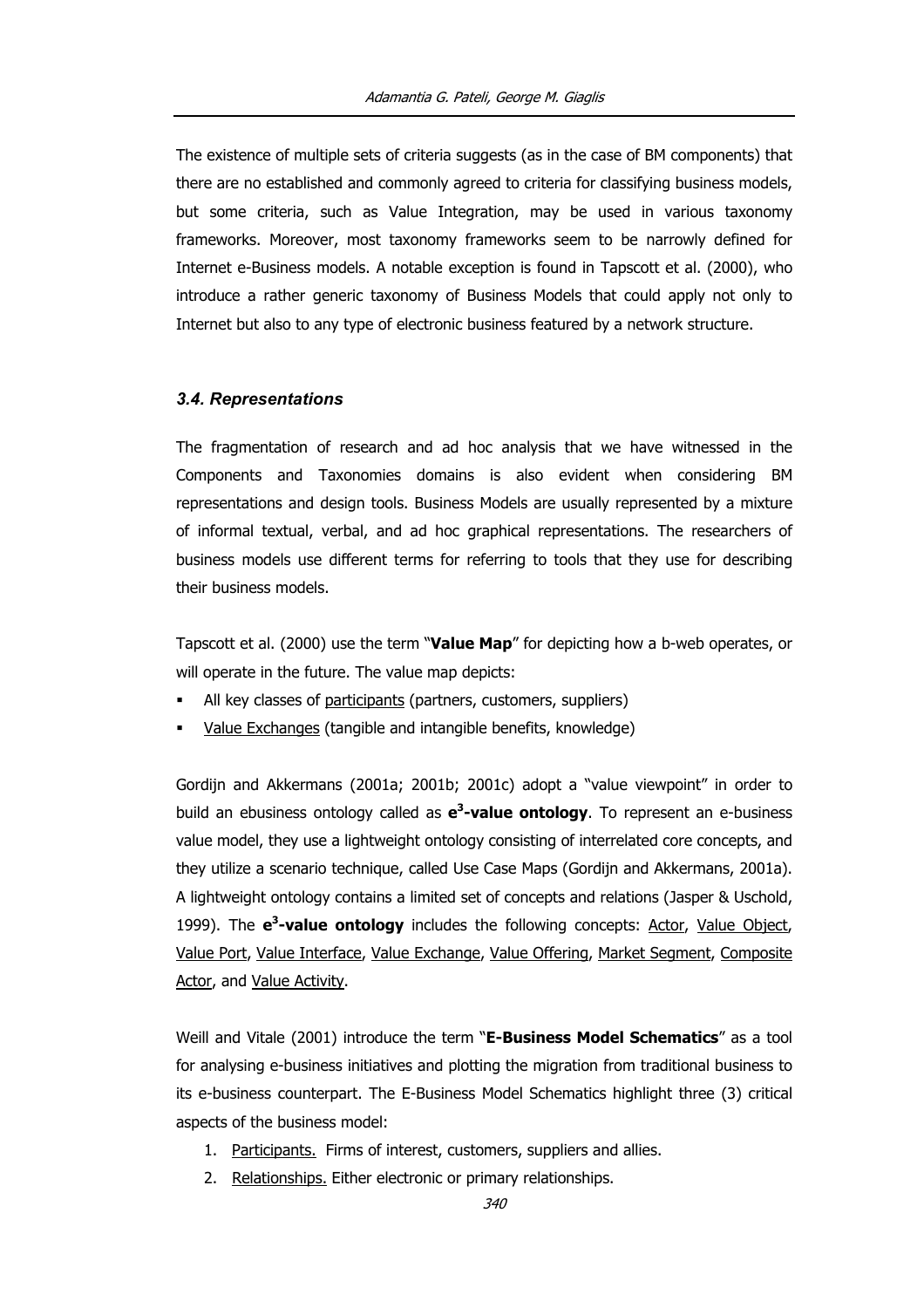# 3. Flows. Money, information, product or service flows.

Osterwalder & Pigneur (2002) introduce the concept of an **"e-Business Model Ontology**", that is the conceptualization and formalization into elements, relationships, vocabulary, and semantics of the essential subjects in the e-business model domain. e-BMO is structured into several levels of decomposition with increasing depth and complexity. The first level of decomposition concerns the four main pillars of a Business Model, which are thought to be: Product Innovation, Customer Relationship, Infrastructure Management, and Financials. All these concepts are further decomposed and associated to each other through bilateral relationships.

Summarizing, we can note that the majority of the tools applied for designing and representing business models focus on relationships, objects (flows) exchanged, actors, and processes–activities. Thus, they do not illustrate all components of Business Models, but only those that refer to BM's main components, as they are defined by Timmers (1998). An exception may stand for Osterwalder & Pigneur (2002) who suggest using the concepts and relationships specified in their proposed e-Business Model Ontology (e-BMO) in order to design an ebusiness model.

## *3.5. Change Methodologies*

The necessity of changing the way in which firms do business and provide value in order to survive and flourish in a high-tech market has been recognized by both academics and managers. Nevertheless, there is no established methodology for understanding and structuring the change of a firm's business model to an e-business one. In the last few years, as the knowledge and interest of firms in the Business Models area increase, more and more research and consulting work has been focused on defining change methodologies.

Tapcott et al. (2000), having stressed the importance of following a strategy for designing a new type of business model based on a network structure, are the first to identify six (6) steps for changing a current BM to a b-web type BM and provide guidelines for doing so.

Linder and Cantrell (2000) provide a general framework rather than a methodology, which however cannot be used to guide the change process. Their contribution is based on a specific identification of components. This however means that if a different set of components is adopted, then the framework will not work or will be subject to changes. Nevertheless, Linder and Cantrell (2000) have made a considerable contribution by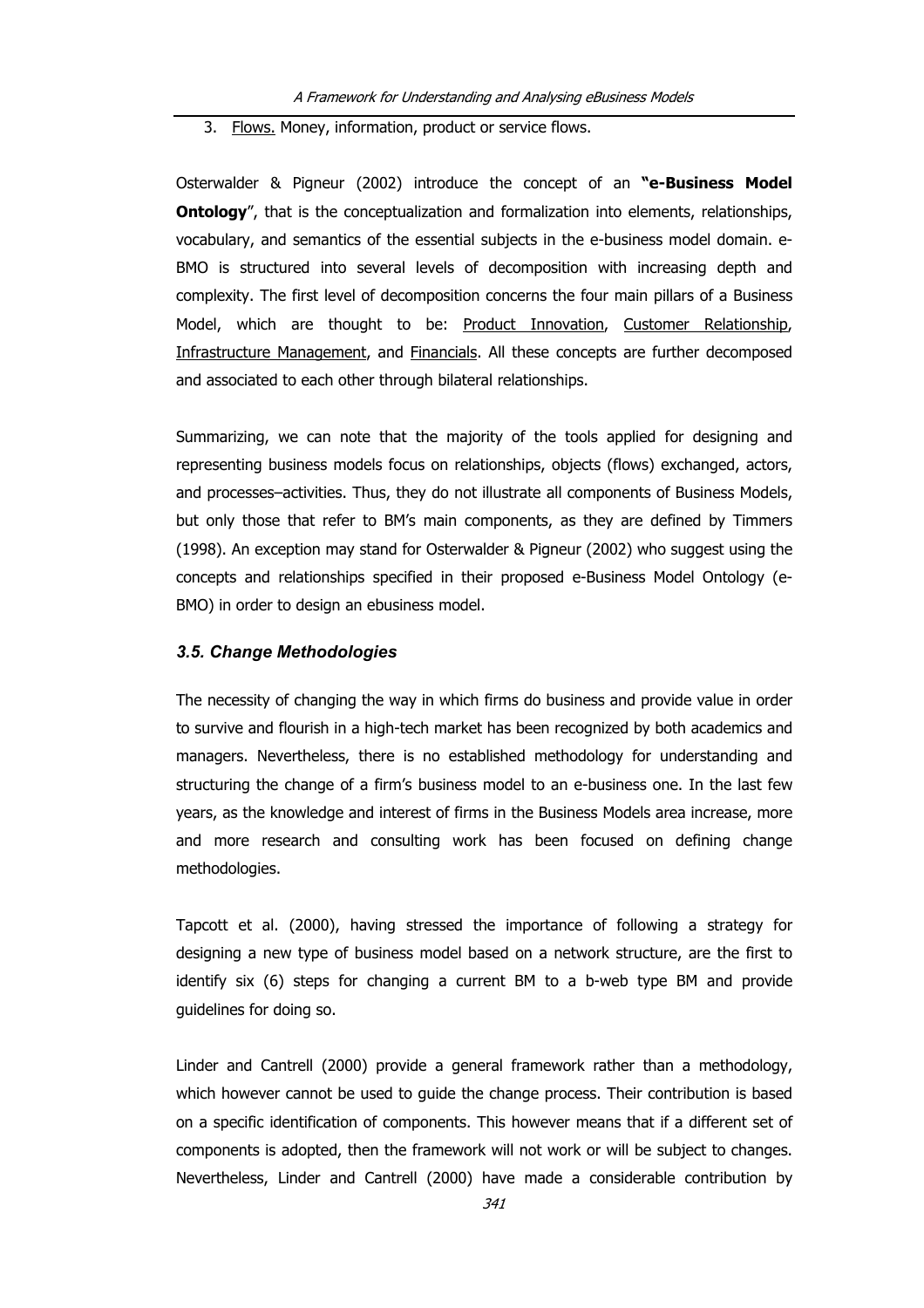defining a set of change models, classified based on the level of change introduced by the new business model.

Petrovic et al. (2001) have made a worthwhile research attempt to introduce such a methodology grounded on a well-established theoretical framework. However, the steps of their methodology are described in quite general terms, and no guidelines or advice is provided for the core part of this methodology, that is making the change.

Finally, Papakyriakopoulos et al. (2001)'s contribution refers to a step-by-step methodology for transforming a Business Model, thus responding to the need for changing the firm's technology infrastructure. The primary limitations of such a contribution concern the driver of the change, which is considered to be a technology innovation rather than a business opportunity. The analysis is also focused on industrylevel (as opposed to firm level) change only and the authors argue in favour of defining new market roles during the transition of current to future business models.

# *3.6. Evaluation Models*

The last sub-domain of the BM field addresses the evaluation and assessment of business models. From the analysis of contributions in the field, it is evident that the definition of assessment criteria is naturally dependent on the purpose of evaluation. Four primary evaluation purposes have been identified:

- **Comparison** with competitors in Business Model terms,
- **Assessment** of alternative Business Models for implementation by the same firm,
- **Identification of risks** and potential pressure areas for a firm pursuing innovation,
- **Evaluation** of an **innovative** Business Model in terms of feasibility and profitability.

To measure the potential of a business model, Hamel (2000) has identified four factors that determine a business model's wealth potential:

- **Efficiency.** The extent to which the business concept is an *efficient* way of delivering customer benefits;
- *Uniqueness*. The extent to which the business concept is *unique*.
- **Fit.** The degree of fit among the elements of the business concept; and
- **Profit Boosters.** The degree to which the business concept exploits profit boosters (increasing returns, competitor lock-out, strategic economies, strategic flexibility), which have the potential to generate above-average returns.

Gordijn and Akkermans (2001c) evaluate the economic feasibility of an idea in quantitative terms, based on an assessment of the value of objects for all actors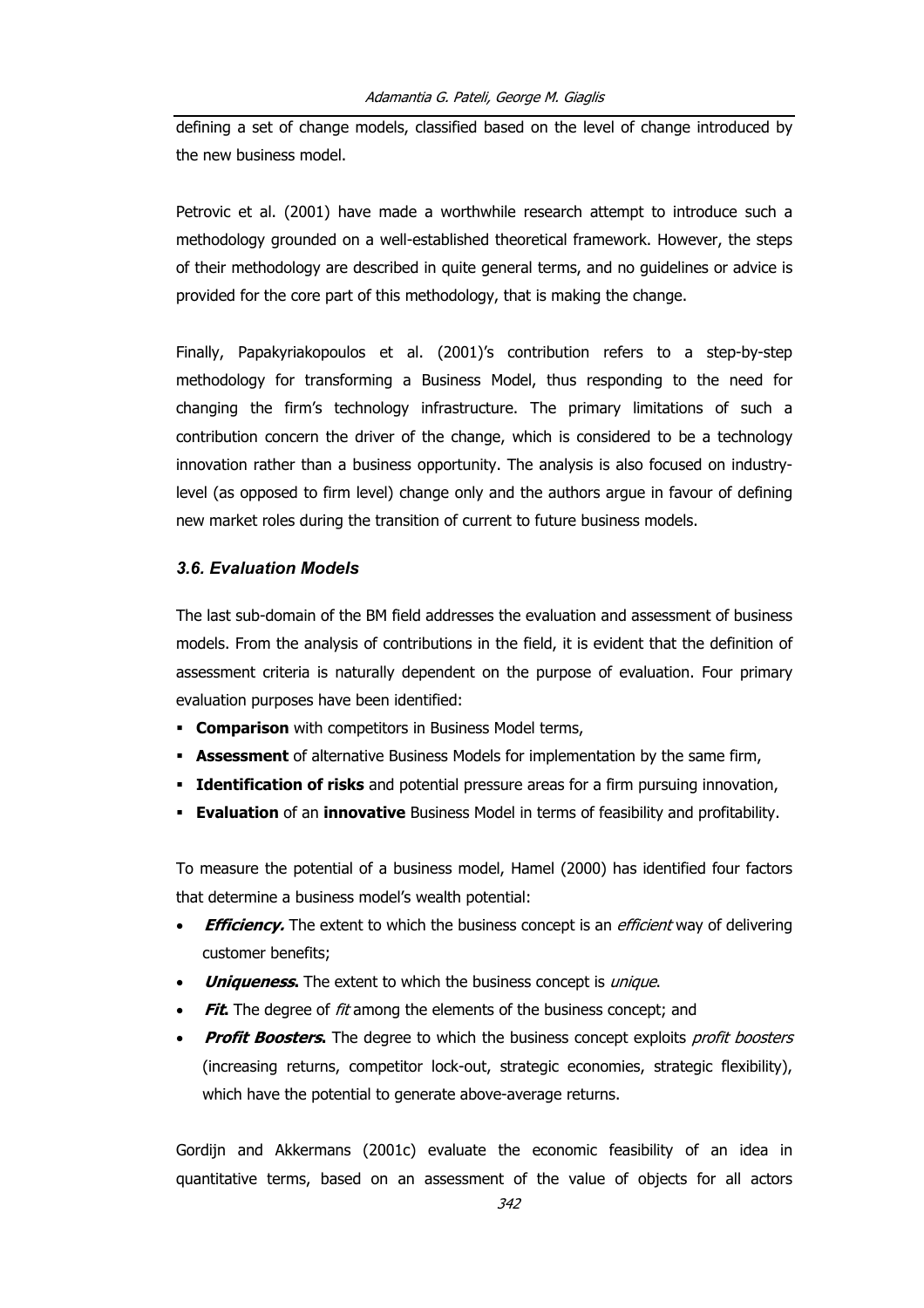involved. Feasibility of a business model means that all actors involved can make a profit or increase their economic utility. Their evaluation approach is to take into account the net in and out flows of value objects. More specifically, this approach creates profit sheets based on either the actor or activity level. Value objects in the profit sheet are assigned a value expressed in monetary units. In such an approach, the use of "what-if scenarios" can help companies make a sensitivity analysis for the business model under consideration with respect to financial parameters such as customer behaviour. In many cases, this sensitivity analysis can potentially be of greater interest than the numbers themselves.

Afuah and Tucci (2001) define three levels for measuring the performance of a business model:

- a) Measures of profitability that includes comparison of a firm's profitability to that of competitors using profitability measures, such as earnings and cash flows.
- b) Profitability prediction, which is concerned with comparing a firm's profit margins, revenue market share, and revenue growth rate with those of industry competitors.
- c) Business model component attributes, which provides benchmarks for appraising each one of the identified components of a business model.

Weill and Vitale (2001) refer to key factors that have an influence on the profitability and viability of e-business models. Their focus is on the following factors:

- 1. Level of ownership for the customer relationship, data and transaction
- 2. Firm's access to key information about customers, products, markets and costs
- 3. Conflicts raising from combination of atomic models to e-business initiatives, such as Channel Conflict, Competency Conflict, Infrastructure Conflict, and Information Conflict.

Summarising, we can observe that the evaluation criteria domain is perhaps the less mature BM research area. The majority of the criteria proposed in the literature are derived from generic theory and are mostly driven by financial indicators (for example, profitability and margins) that are very difficult, if possible at all, to measure ex ante. However, this result is not surprising. The BM evaluation domain is inherently complex and to some extent dependent on other domains such as change methodologies. It is therefore rather expected that knowledge generation will proceed at a slower pace here, following prerequisite developments of understanding and maturation of other domains.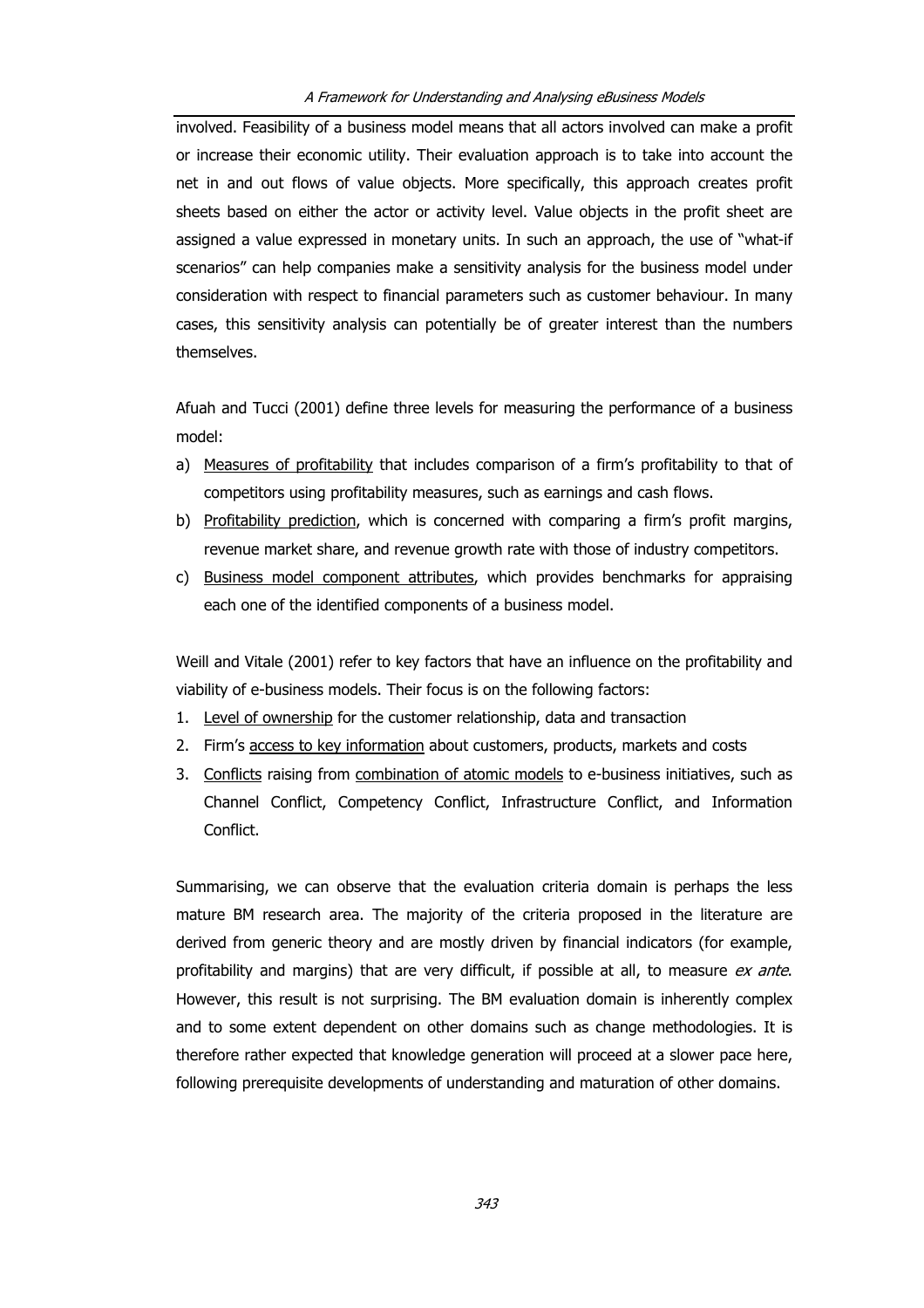# **4. Conclusions and Further Research**

In this paper we have presented the results of a *bottom-up review approach* for defining an explanatory framework of research in the area of Business Models. The analysis, further to its internal value as it has provided us with an analytic lens through which current and future research on e-business models can be looked at, systematized, and analysed, has also yielded some important findings.

Firstly, it has shown that the BM field has now matured to a degree that allows it to move beyond the initial stages (which were mostly concerned with elementary definitional works) to more in-depth analyses that aim at providing toolkits for representing, analysing, assessing, and changing business models. Thus, we expect the majority of future research in the area of BMs to move towards the upper-right quadrant of the framework introduced in Figure 1 (High Integration / High Timeliness research sub-domains).

Secondly, the analysis has shown that the research community is yet to invent a common underlying theoretical basis on which directed future research efforts could be built. The absence of such a common basis renders some of the works incompatible with each other (and perhaps even inconsistent altogether), mostly un-reusable, and often repetitive. The framework we propose in this paper may be valuable as a classificatory mechanism for placing the extant knowledge blocks in the area of BM analysis so that future efforts can build on these blocks and generate new knowledge in a more robust and co-ordinated fashion.

Moreover, the framework can provide a starting point towards a unified theoretical advancement in the area of Business Models that will strengthen the foundations of the area and address its reference disciplines and theories that are somewhat missing from the majority of ongoing research. For example, we have seen very little to link today's research on Business Models to earlier theories of industrial organisation, network economics, social network theory, and so on. We contend that unless such a theoretical link is established, the BM field will not be able to distinguish itself as a distinct research domain, perhaps independent of the eBusiness and eCommerce specificities.

The framework we have proposed in this paper is amongst the first outcomes of a larger research effort aiming at:

- a) Organising existing research work in the area of BMs;
- b) Reviewing research work in a systematic and robust fashion;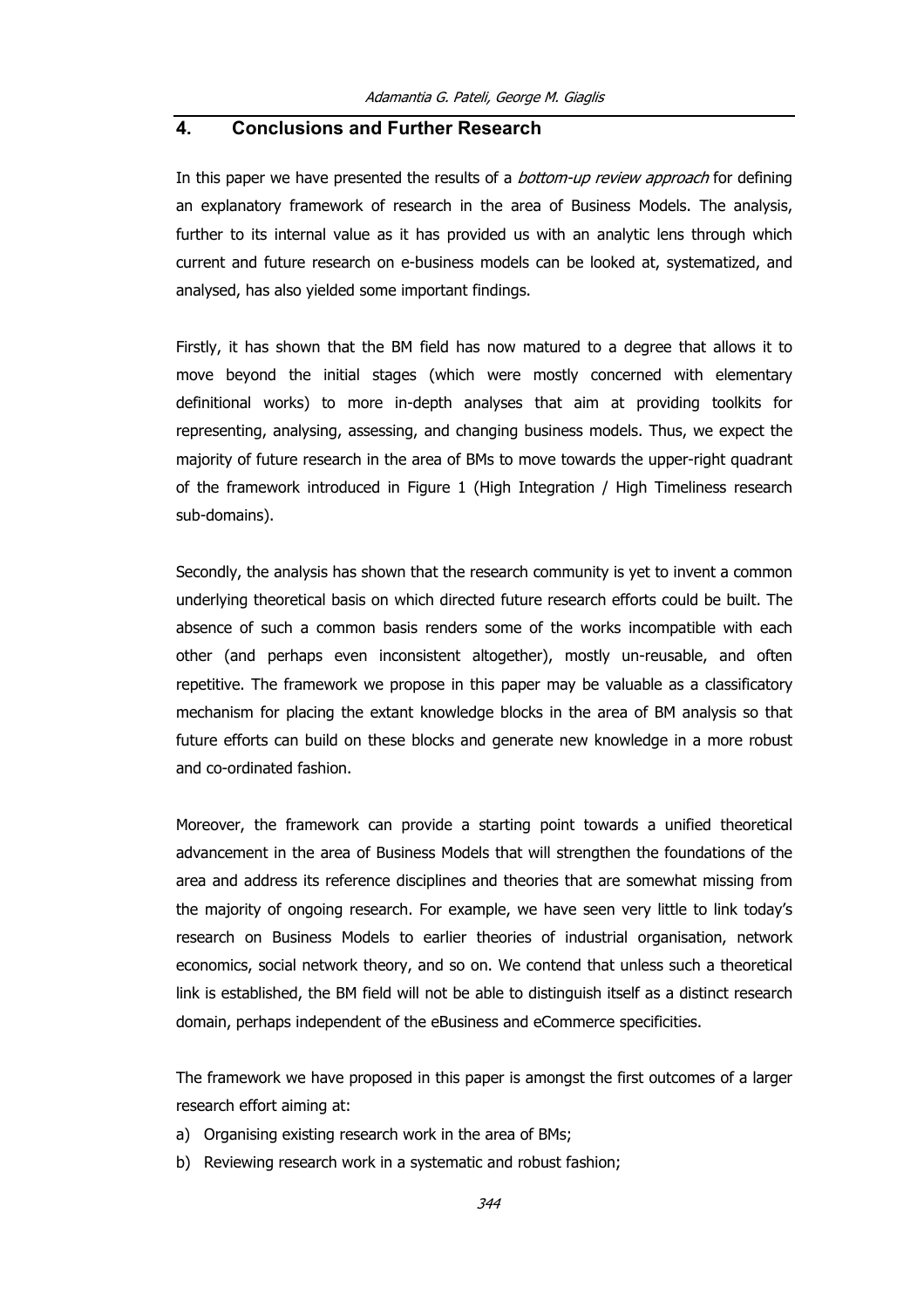- c) Identifying knowledge and practice gaps in each aspect;
- d) Identifying opportunities for future research contributions;

This paper was mostly concerned with satisfying the first two objectives, however it provides the background knowledge that is needed for working towards meeting the third and fourth objectives as well. In the course of analysing extant research on BMs, we were able to identify and pinpoint gaps and opportunities for further research, both on the individual sub-domains and (perhaps more importantly) on the intersections between them. Such avenues for further research might include:

- a) Work towards a unified theory of Business Models, drawing on a carefully selected set of reference disciplines from Management Science, Economics, and Social Sciences.
- b) Work towards synthesizing BM Components with Representation Tools that will aid understanding and communicating BM essence; a stream of research in this area could address the question of whether specific representation formalisms are indeed needed for Business Models or whether extant mechanisms commonly used in business will suffice.
- c) Work towards continually validating and testing the applicability of the framework as a means of organizing BM research, especially in the course of future developments that will undoubtedly occur and will perhaps render the framework outdated (for example, in view of recent developments in Mobile Business and mBusiness Models).
- d) Work towards establishing robust Evaluation Criteria and developing targeted Change Methodologies as these have shown to be still highly under-research subdomains in the BM field.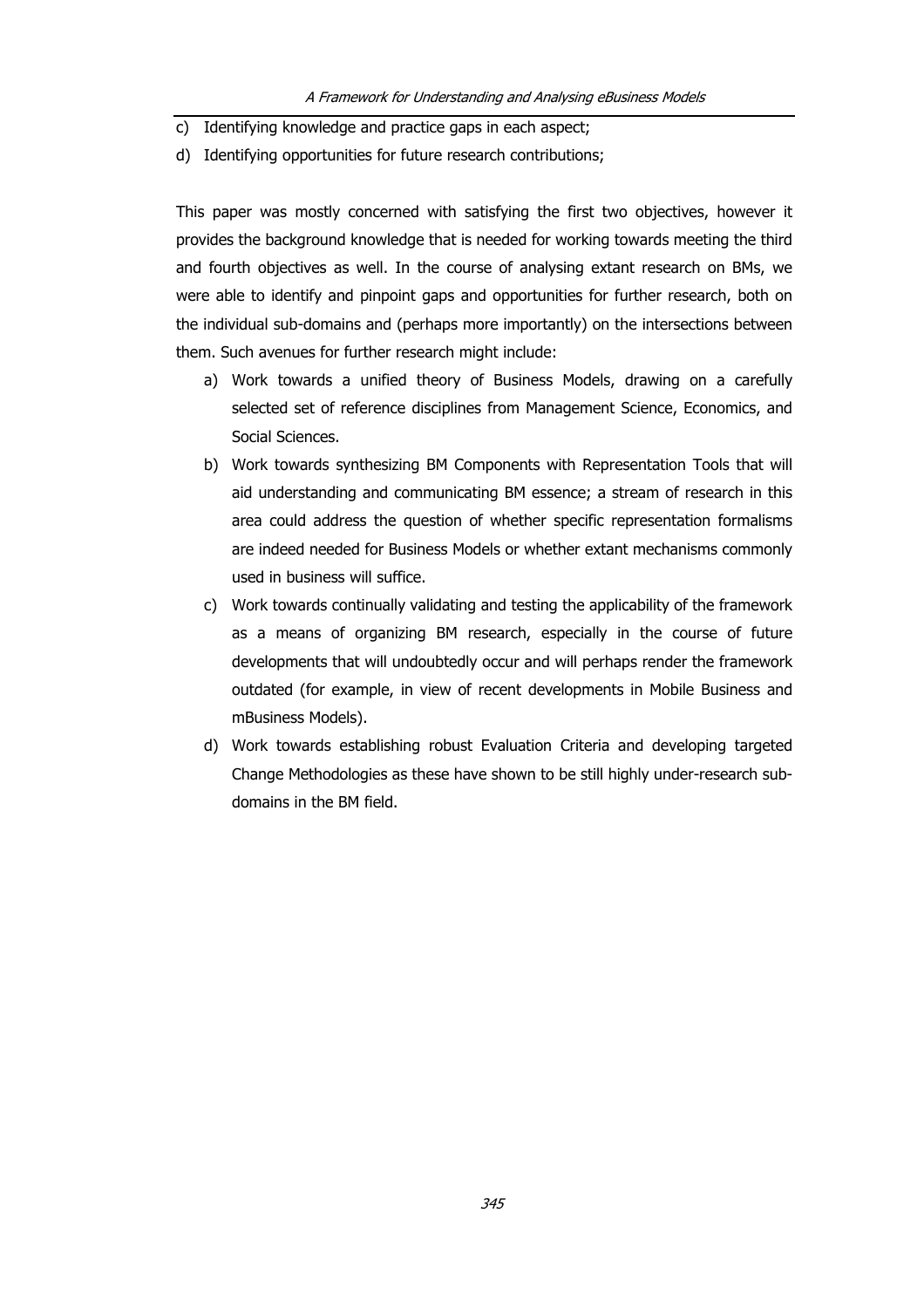## **References**

- Afuah, A. and Tucci, C. (2001) *Internet Business Models and Strategies*, McGraw-Hill International Editions, New York.
- Alt, R. and Zimmermann, H. (2001) Introduction to Special Section Business Models, Electronic Markets, 11, 1, pp. 3–9.
- Amit, R. and Zott, C. (2001) Value Creation in e-business, Strategic Management Journal, 22, pp. 493-520.
- Applegate, L.M. (2001) E-business Models: Making sense of the Internet business landscape, In G. Dickson, W. Gary, and G. DeSanctis (Eds.), Information Technology and the future enterprise: New models for managers, Upper Saddle River, N.J.: Prentice Hall.
- Auer, C. and Follack, M. (2002) Using Action Research for Gaining Competitive Advantage out of the Internet's Impact on Existing Business Models, In the Proceedings of the 15<sup>th</sup> Bled Electronic Commerce Conference – eReality: Constructing the eEconomy, Bled, Slovenia, June 17 - 19, 2002, pp. 767-784.
- Chesbrough, H. and Rosenbloom, R.S. (2001) The Role of the Business Model in capturing value from Innovation: Evidence from XEROX Corporation's Technology Spinoff Companies, To be submitted to *Industrial and Corporate Change*. [Available online at: <http://www.hbs.edu/dor/papers2/0001/01-002.pdf> (accessed date: 27/02/2002)]
- Elliot, S. (Ed.) (2002) *Electronic Commerce: B2C strategies and models*, Chichester, UK: John Wiley.
- Eriksson, H. and Penker, M. (2000) Business Modeling with UML Business Patterns at Work, John-Wiley & Sons, New York.
- Gordijn, J. and Akkermans, J.M. (2001a) A Conceptual Value Modeling Approach for e-Business Development", In the Proceedings of K-CAP 2001, First International Conference on Knowledge Capture, Workshop Knowledge in e-Business, pp. 29- 36.
- Gordijn, J. and Akkermans, J.M. (2001b) Ontology-Based Operators for e-Business Model De- and Re-construction, In the Proceedings of the First International Conference on Knowledge Capture, October 21-23, Canada, pp. 60-67.
- Gordijn, J. and Akkermans, J.M. (2001c) Designing and Evaluating E-Business Models, IEEE Intelligent Systems, 16, 4, pp.11-17.
- Hamel, G. (2000) Leading the Revolution, Harvard Business School Press, Boston.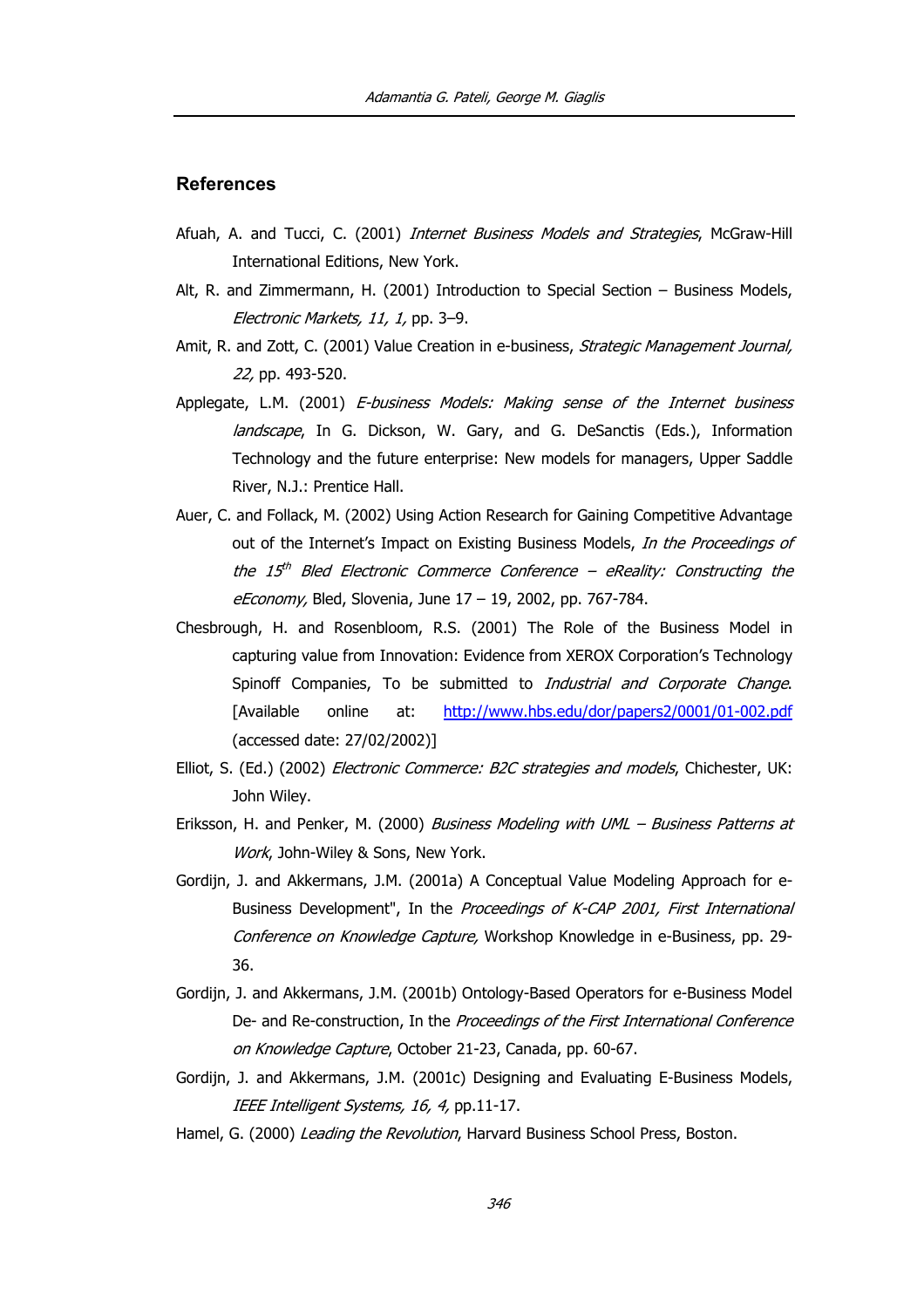- Hawkins, R. (2001) The "Business Model" as a Research Problem in Electronic Commerce, STAR (Socio-economic Trends Assessment for the digital Revolution) IST Project, Issue Report No. 4, July 2001, SPRU – Science and Technology Policy Research.
- Jasper, R. and Uschold, M. (1999) A framework for understanding and classifying ontology applications, In B. Gaines, R. Cremer, and M. Musen, editors, Proceedings 12th Int. Workshop on Knowledge Acquisition, Modelling, and Management KAW'99 (16-21 October 1999, Banff, Alberta, Canada), volume I, pages 4–9–1 — 4–9–20, University of Calgary, SRDG Publications.
- Kaplan, S. and Sawhney, M. (2000) E-hubs: The New B2B Marketplaces, *Harvard* Business Review, May  $-$  June, p. 97  $-$  103.
- Kraemer, K. L., Dedrick, J., and Yamashiro, S. (2000) Redefining and extending the business model with information technology: Dell Computer Corporation, The Information Society, 16, pp. 5-21.
- Linder, J.C. and Cantrell, S. (2000) Changing Business Models: Surveying the Landscape, Institute for Strategic Change, Accenture.
- Magretta, J. (2002) Why Business Models Matter, *Harvard Business Review, May*, pp. 86-92.
- Mahadevan, B. (2000) Business Models for Internet-based e-Commerce: An anatomy, California Management Review, 42(4), pp. 55-69.
- Methlie, L.B. (2001) New platforms for commerce: Integration and collaboration in the electronic marketplace (in Norwegian). In S. Ulset (Ed.). Fra summetone til informasjonsportal – SNF arbok 2001, Bergen, NO: Fagbokforlaget.
- Nilsson, A.G., Tolis, C., Nellborn, C. (1999) Perspectives on Business Modelling -Understanding and Changing Organisations, Springer, Berlin.
- Osterwalder, A. and Pigneur, Y. (2002) An eBusiness Model Ontology for Modeling eBusiness, In the Proceedings of the 15<sup>th</sup> Bled Electronic Commerce Conference – eReality: Constructing the eEconomy, Bled, Slovenia, June  $17 - 19$ , 2002, pp. 75-91.
- Papakiriakopoulos, D. Poulymenakou, A. Doukidis, G. (2001) Building e-Business Models: An Analytical Framework and Development Guidelines, In the Proceedings of 14th Bled Electronic Commerce Conference, June 25-26, 2001, Bled, Slovenia.
- Petrovic, O., Kittl, C. Teksten, R.D. (2001) Developing Business Models for eBusiness, *In* the Proceedings of the International Conference on Electronic Commerce 2001, Vienna, Austria, October 31 – November 4.
- Rappa, M. (2001) Managing the digital enterprise Business models on the Web, [Available online at: [http://ecommerce.ncsu.edu/business\\_models.html](http://ecommerce.ncsu.edu/business_models.html) (accessed date: 27/01/2003)]
- Rayport, J.F., Jaworski, B.J. (2001) e-Commerce, McGraw-Hill, New York.